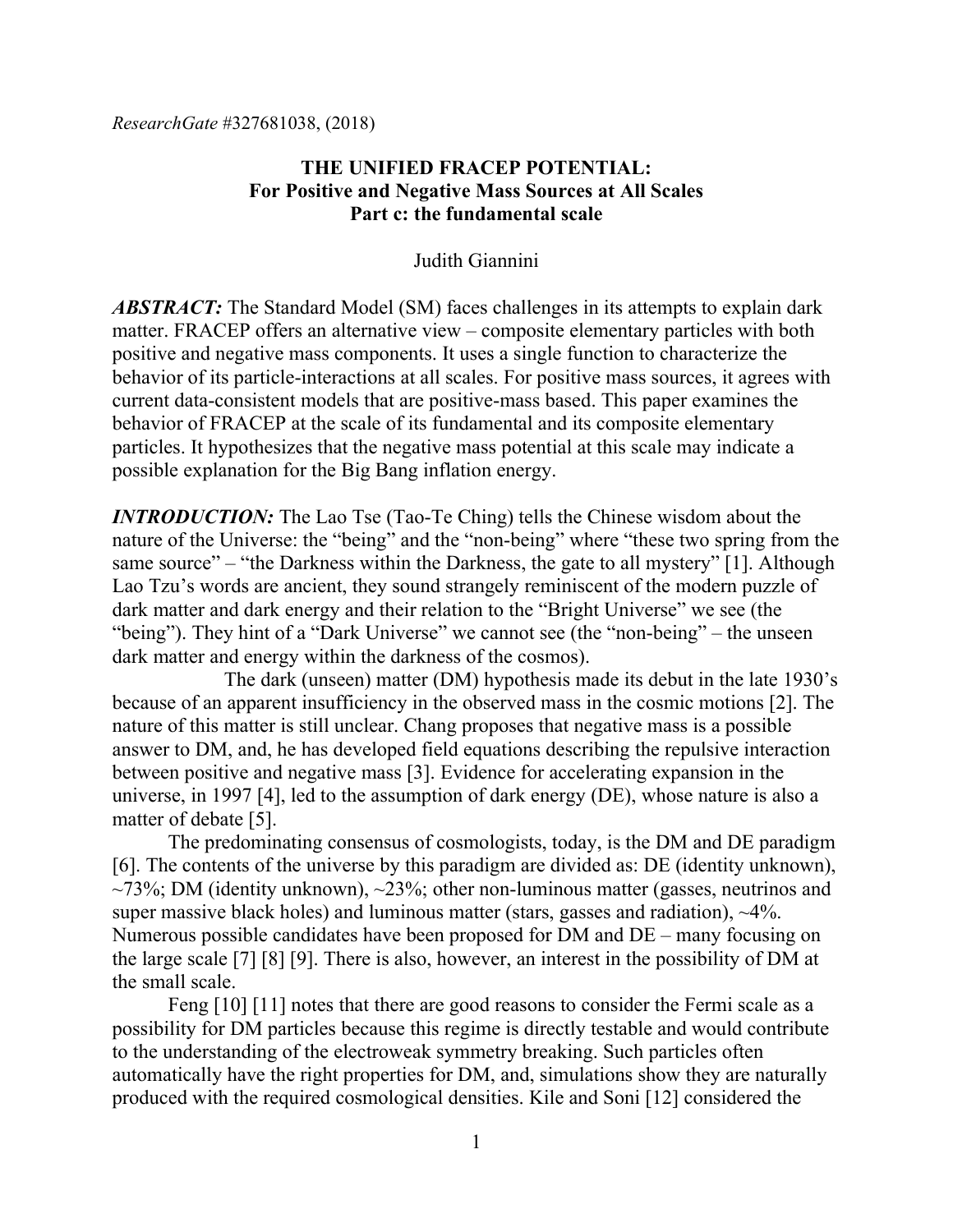possibility of observing light fermionic DM particles based on their inelastic interaction leading to the annihilation into a particle with smaller mass. Bromm et al. [13] used simulations to explore the small-scale fluctuation in cold DM. They demonstrated the recreation of the typical structure of the gas that contributes to primordial star formation.

In a similar vein, the FRACEP model [14] develops composite versions of the Standard Model (SM) elementary fermions and bosons, having components that can have positive, as well as, negative mass. This model leads to an additional set of negative-mass particles that have the potential to provide some options in the DM search, and, the repulsion between opposite mass types that may contribute to the DE identification. To address the interaction of these positive and negative mass particles, a unified potential is under development. Two earlier works [15] [16] focused on the potential's behavior, at larger scales for both positive and negative mass sources. This paper addresses the potential's behavior at the smallest scales (the FRACEP fundamental particles (*Gp* and *Gp*), and the composite elementary particles.

**THE FRACEP POTENTIAL:** The FRACEP potential (V<sub>FRACEP</sub>) is a unified potential that characterizes both positive and negative mass sources at quantum scales through the largest cosmic scales with a single multi-term function. It is consistent with currently accepted observation driven models (based on positive mass only – the assumed type). In its most general form, it is a function of both time and space, that is,  $V_{\text{FRACEP}}(r,t) = F(t)$ 

 $\cdot V(r)$ . The  $F(t)$  describes the temporal behavior that is important to the decay times of the composite fermions, as well as, the oscillation times associated with the charge and spin characteristics of the charge and spin carriers. However, this work considers only the spatial behavior (i.e.,  $V_{\text{FRACEP}} = V(r)$ ). The time-dependent part,  $F(t)$ , will be considered in a later work. The general functional form for the spatial part is:

$$
V_{\text{FRACEP}} = m_T \cdot \{A_0(1/M) + B_0(\sqrt{M})\} \cdot E_0(r, M) \cdot \sin\{S(r, M) + T(r, \sqrt{M})\}.
$$

The FRACEP model is based on two fundamental bosons, *Gp* and *Gn*, (positive and negative mass respectively). It proposes composite versions of the SM elementary particles (e.g. fermions, bosons, anti-fermions and anti-bosons) – the FRACEP "Bright Universe" – containing mostly positive mass with some negative mass components. In addition, there is a parallel set of particles (the FRACEP "Dark Universe") containing mostly negative mass with some positive mass components [14]. Particles having both positive mass and negative mass components are unstable, and associated with a decay half-life.  $V_{\text{FRACEP}}$  was developed to characterize the interaction of these particles.

**THE MATHEMATICAL FORM OF**  $V_{\text{FRACEP}}$ **:** The mathematical terms of  $V_{\text{FRACEP}}$  are:

(1a) 
$$
V_{\text{FRACEP}} = m_T \cdot (A_0(M) + B_0(\sqrt{M})) \cdot \sin\{S(r, M) + T(r, \sqrt{M})\} \cdot E_0(r, M).
$$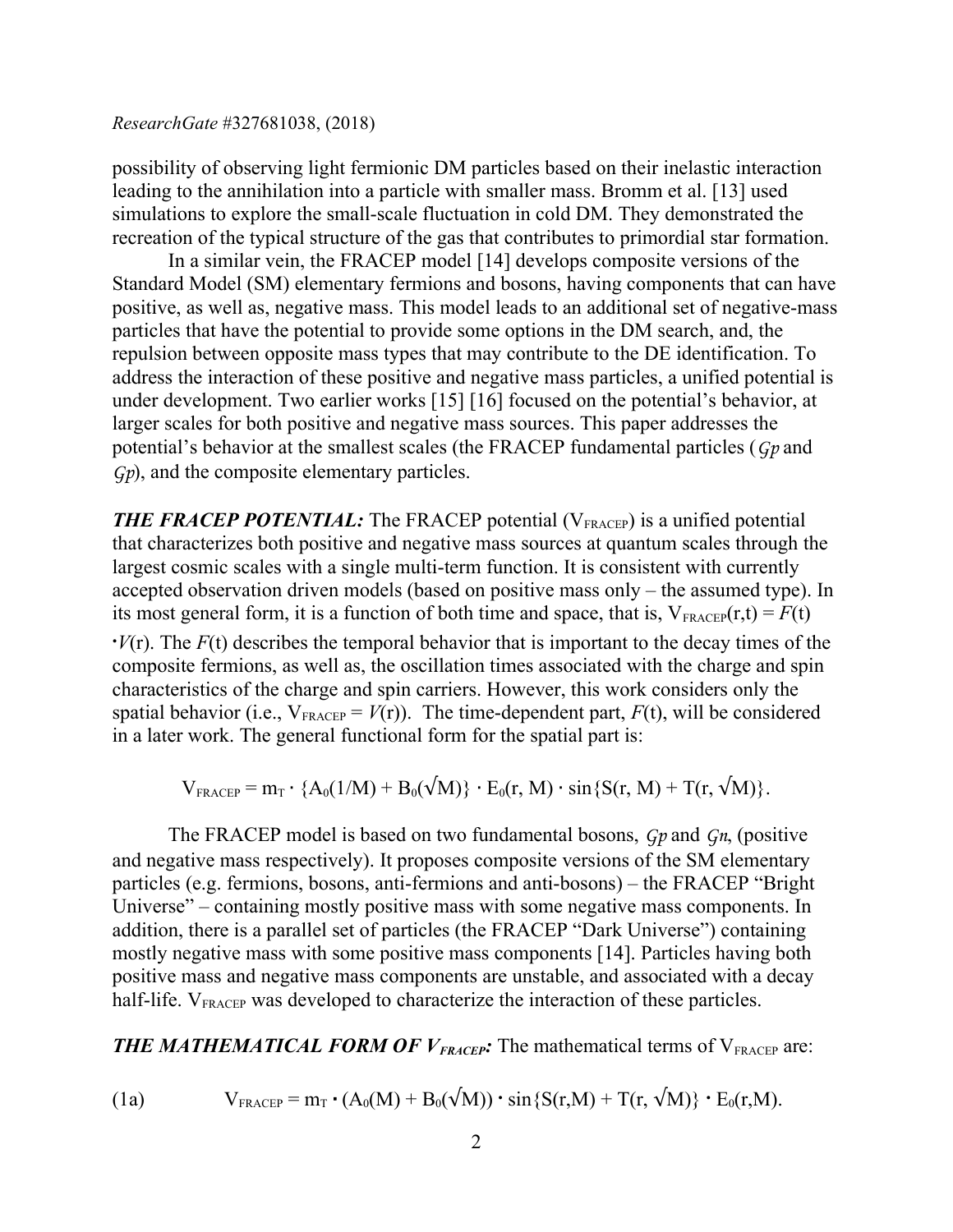(1b) 
$$
A_0 = 1 / (0.18 \cdot M); B_0 = 9.2095 \times 10^{-8} \cdot \sqrt{M};
$$
  
\n $E_0 = \exp(-2.4 \cdot r / |M + Mf|); Mf = (m_{Gp}/m_{\pi})/M.$ 

(1c) 
$$
S(r,M) = K_1 + K_f ;
$$

$$
K_1 = -0.09 \cdot 150 \cdot (\pi/180) \cdot (r/M)^2 \cdot E_1 ; E_1 = \exp(-67 \cdot |Mf|)
$$

$$
K_f = -0.000092 \cdot (\pi/180) \cdot [M / 8x10^{60}]^2 \cdot [1.496x10^{26}]^3.
$$

(1d) 
$$
T(r, \sqrt{M}) = K_2 + K_3 + K_4
$$

$$
K_2 = (-0.00006/m_\pi) \cdot 150 \cdot (\pi/180) \cdot \sqrt{M} / r ;
$$

$$
K_3 = 150 \cdot (\pi/180) \cdot E_1 / \sqrt{M} ; K_4 = K3 / r.
$$

For negative mass sources  $(M < 0)$ , the sine function in (1a) is expressed as:

(2) 
$$
\sin(S + i T) = \{ \sin(S) \cdot \cosh(T) \} + \{ \cos(S) \cdot i \sinh(T) \},
$$

which gives:

(3) 
$$
V_{\text{FRACTP}} (M<0) = m_T \cdot E_0(r,M) \cdot \left\{ \left[ A_0 \cdot \sin(S) \cdot \cosh(T) - B_0 \cdot \cos(S) \cdot \sinh(T) \right] + i \left[ A_0 \cdot \cos(S) \cdot \sinh(T) + B_0 \cdot \sin(S) \cdot \cosh(T) \right] \right\}
$$

The result of this change is not a simple redistribution of the value of the Newtonian potential  $(V_{Newton})$  between the real and imaginary parts of  $V_{FRACEPT}$ .

The  $M = m_s/m_\pi$  where  $m_s$  is the source mass for which the potential is computed. The  $m_{\pi}$  = 139.57 MeV/c<sup>2</sup> (the mass of the pi meson), and  $m_{GP}$  = 1.72x10<sup>-22</sup> MeV/c<sup>2</sup> (the mass of the positive FRACEP fundamental particle). The  $m<sub>T</sub>$  is the responding test mass, and,  $\pi$  is the constant 3.14159. All masses are in MeV/c<sup>2</sup>, r is in fermis, and V<sub>FRACEP</sub> is in MeV [17]. It is assumed that an absolute value on M and Mf in  $E_0$  (1b) and  $E_1$  (1c) is needed to guarantees that the exponentials (and the potential) decays at large distances for negative source mass.

*THE VFRACEP FUNDAMENTAL SCALE BEHAVIOR:* The fundamental scale of interest here centers about the FRACEP fundamental particles ( $Gp$  and  $Gn$ , mass =  $\pm 1.72 \times 10^{-22}$ ) MeV/c<sup>2</sup>, size  $r_0 = 3.3 \times 10^{-20}$  fm), and the Bright Universe composite particles and their Dark Universe counterparts (such as, the up-quark, mass =  $\pm$ 3.568 MeV/c<sup>2</sup>, size r<sub>0</sub> =  $\sim$ 1.4x10<sup>-5</sup> fm, and, the electron, mass =  $\pm$ 0.5 MeV/c<sup>2</sup>, size r<sub>0</sub> = 4x10<sup>-6</sup> fm).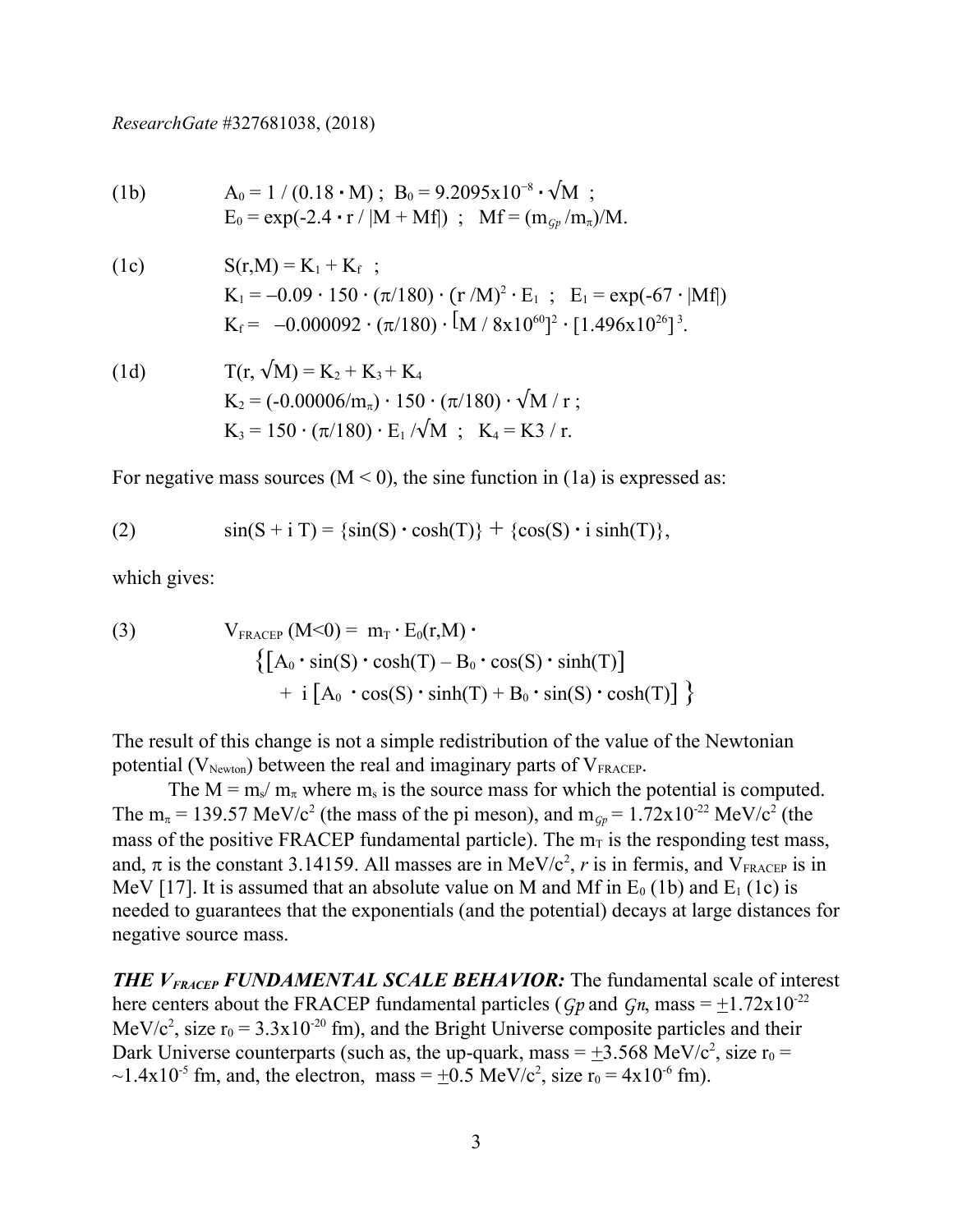The SM pi-meson (mass = 139.57 MeV/c<sup>2</sup>, size  $r_0 \sim 1.3 \times 10^{-4}$  fm) was used to define the quantum scale behavior of  $V_{\text{FRACEP}}$ . The initial function was then modified to extend the potential down to the fundamental scale. This modification was implemented as a change in  $E_0$  from the original factor ( $E_0 = \exp[-2.4r/M]$ ) to the  $E_0$  shown in (1b). A second change was the addition of  $E_1$  (in (1c)). Both changes affect only source masses less than the pi-meson. The potentials for the pi-meson through the largest cosmic source masses remain unchanged.

Figure 1 shows the typical behavior of  $V_{\text{FRACEP}}$  for a positive source at the quantum scale as small as its fundamental particle mass. Oscillation begins at the smallest possible *r*-value (within a few radii of the given particle) with an amplitude maximum of 1.234 GeV. The potential's amplitude begins a slow oscillating decay, eventually making a sharp step-like drop to then continue its oscillating decay to zero. For example,  $V_{\text{FRACEP}}$ reaches as low as  $\sim 10^{-15}$  GeV for the: pi-meson at  $r \sim 17.5$  fm; up-quark at  $r \sim 0.81$  fm; electron at  $r \sim 0.325$ ; and *Gp* at  $r \sim 15$  fm – after which it continues to decline at larger *r*.

For comparison, the figure shows  $V_{\text{FRACEP}}$  for the pi-meson (m-source = m<sub>s</sub> = 139.57 MeV/c2, and m-test =  $m_t$  =  $m_s$ ) for near  $r$  (a) and for the SM valid range (b). Three scales below, in both (a) and (b), are for the *r*-values where the potentials of the other particles (the up-quark, the electron, and *Gp*) are roughly equivalent to the pi-meson potential values. The potentials in those cases were computed for  $m_s = m_t$  for the given particles. In each case, the range of *r*-values, and the point where the dramatic oscillation decay occurs, changes as the mass changes – though not as orderly as one might hope.

Figures 2 and 3 show a similar comparison for the same set of particles for the negative mass sources. Figure 2 compares the real and imaginary parts of the negative pimeson potential with the real and imaginary parts of the potential for the negative fundamental particle,  $G_n = -G_p$  (the two scales below). Here, the oscillating decay following the sharp step-like drop begins at the far right of the scale on (a). Over the whole range, the real and imaginary parts of the potential are slightly out of phase because of the oscillation frequency difference between the two.

The gap between (a) and (b) (a continuing oscillating decay) is much larger for the real part of the *Gn* potential than for its imaginary part or for the negative pi-meson. Also, the total range of the oscillating decay for both real and imaginary parts of *Gn* is much larger than for the negative pi-meson.

For this negative mass case, both the real and imaginary parts of the negative pimeson potential decay to  $\sim 10^{-15}$  GeV at about the same rate as its positive mass potential did, and to about the same *r*-value. However, the real and imaginary parts of the *Gn* potential decay at vastly different rates from each other. The real part reaches  $\sim 10^{-15}$  GeV at  $r \sim 15$  fm (like its positive mass potential), while for the imaginary part,  $r \sim 0.5$  fm. The cause for this difference requires further investigation.

Figure 3 compares the negative electron with the negative up-quark. The negative pi-meson potential over the range has already transitioned to what appears to be a nonoscillatory behavior (the bottom scale). The equivalent transition step for the negative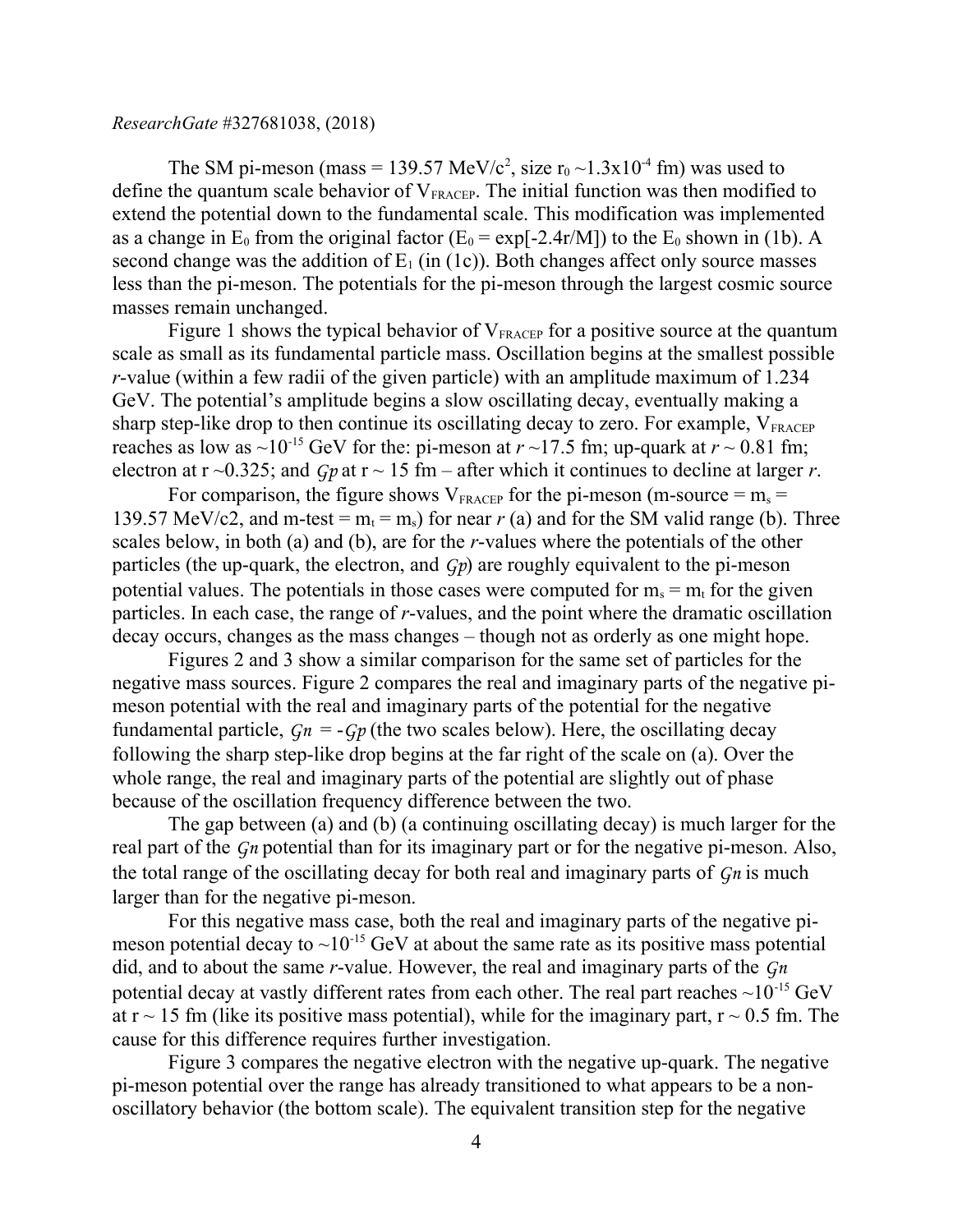electron and negative up-quark occurs at a significantly lower *r*-value. Like the negative pi-meson, the decay rate is about the same for both the real and imaginary parts of both of those other particles – reaching as low as  $10^{-15}$  GeV at the same distance as for their corresponding positive mass potentials. As the figure indicates, while both the electron and the up-quark are still oscillating (as *r* decreases), the amplitude of their potentials has reached the same magnitude as the negative pi-meson in its non-oscillatory increase. This difference in this behavior requires further investigation.

*CONCLUSIONS:* This effort produced a unified potential (V<sub>FRACEP</sub>) that characterizes the behavior for the fundamental particle through the composite versions of the Standard Model elementary particles. As developed, it was not intended to provide a model of specific phenomena – only an operational characterization of the overall field behavior for both positive and negative mass sources. In addition to the real and imaginary parts for the negative source (an effect not found in usual potentials like  $V_{Newton}$  or OPED),  $V_{FRACEP}$  also exhibits is a non-symmetric behavior between the positive source and the negative source. (Recall  $V_{Newton}$  simply replaces positive mass for negative mass, but the potential behaves the same except for a change in sign. This non-symmetric behavior in  $V_{\text{FRACEP}}$  requires further investigation; and, the full implication of it on any possible relation to dark matter has yet to be determined.

While the data used to develop the unified potential for the macro scale through quantum scale down to the pi-meson is readily available (for the positive mass sources), data for masses down to the FRACEP fundamental scale is not. With little guidance for defining a realistic correction for that smallest scale, the modifications to the basic potential (modifications to  $E_0$  (b1), and the addition of  $E_1$  (c1)) have been largely based on guesses and intuitive feelings for the correction forms.

One possible point of guidance comes from the work of Hoyle, et al. in their development of a canonical form of gravity equations that reduce to General Relativity under certain conditions [18]. Their theory indicates that during a creation event (like the Big Bang), pairs of particles with both positive mass and negative mass are created. The creation energy they compute is  $\sim 6x10^{+18}$  GeV. In computing the potential for the negative source  $G_n$ , the potential energy for the real part of  $V_{\text{FRACTP}}$  was approximately that value at  $r \sim 2x10^{-19}$  fm; and, the potential for the imaginary part was approximately that value at  $r \sim 4x10^{-19}$  fm. This distance is about 10 radii for the *Gp* and *Gn* (and about 10 Planck lengths). This might imply that the pair of particles is created at a separation distance somewhere in the neighborhood of 10 radii apart, and, there is an explosive repulsive force between them at that time. One might speculate that the explosive force (driven by the repulsive potential – maybe the initial Dark Energy) is what fed the initial expansion of the universe at the moment of the Big Bang. An estimate of the early inflation energy, computed by Narlikar [19], is  $E = 3.4x10^{16}$  GeV  $\cdot$  r<sup>1/</sup>4. For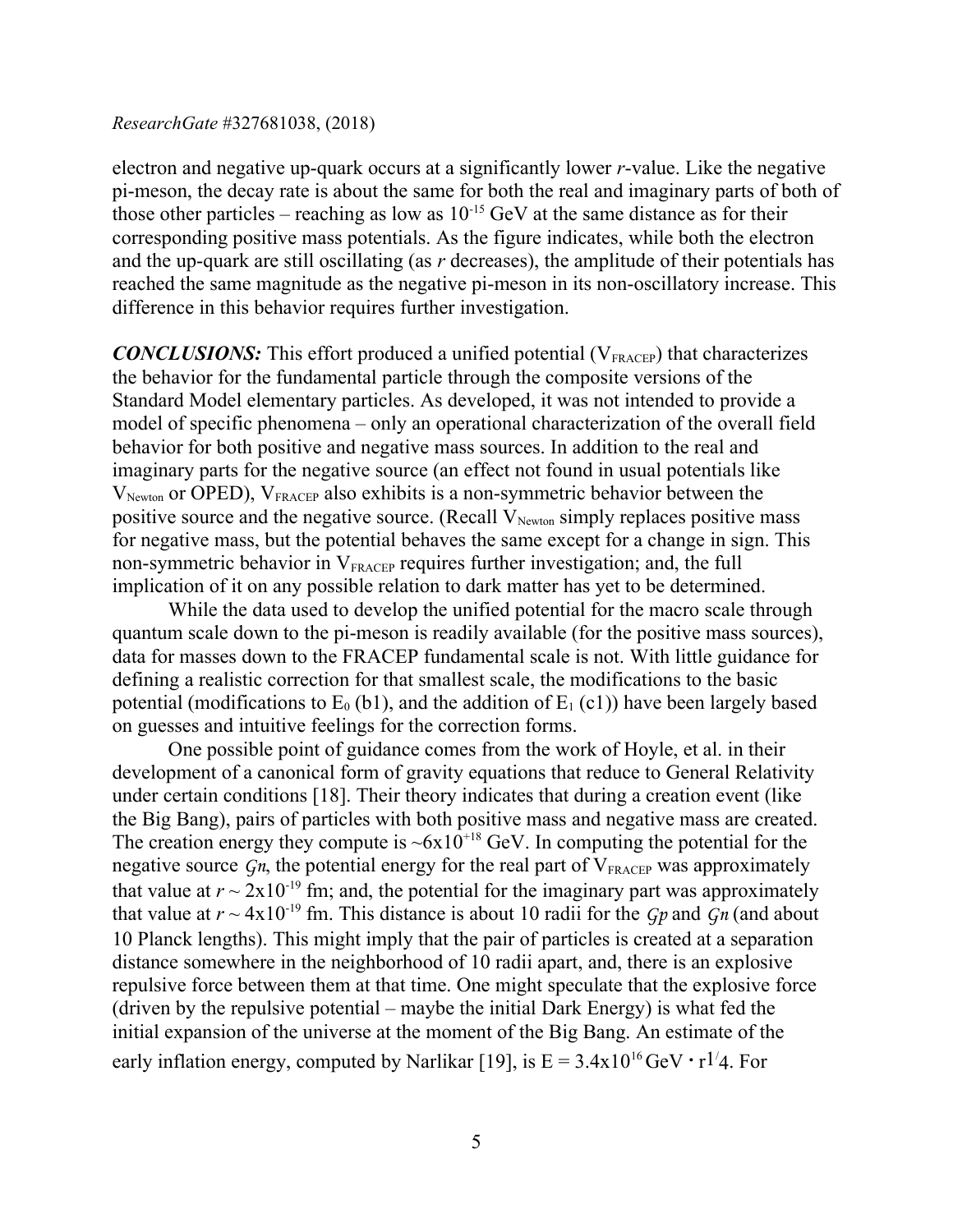$V_{\text{FRACEP}}$ , this early energy level is reached for both real and imaginary parts at  $r \sim 7.5 \times 10^{-7}$  $19 \text{ fm}$ . Further investigation of this possibility is needed.

Finally, this work shows there is a possibility that the 1/*r* Newtonian potential might represent a first order approximation to a more complicated function that unifies all the scales – even down to the fundamental Planck-length scale. This  $V_{\text{FRACEP}}$  function has characteristic behavior that is consistent with bright matter (positive mass) observations. But, it also allows for the characterization of non-traditional (negative mass) matter that may illuminate the puzzle of dark matter and energy – not just at cosmic scales, but also at Fermi scales.

# **REFERENCES**

[1] Lao Tzu, trans. Gia-Fu Feng and Jane English, "verse 1" in *Tao Te Ching*, Vantage Books, NY (1972).

[2] F. Zwicky, "On the Masses of Nebulae and of Clusters of Nebulae", *Astrophys. J.* 86 (1937) 217-246.

[3] Yi-Fang Chang, "Field Equations of Repulsion Force between Positive-Negative Matter, Inflation Cosmos and Many Worlds", Int. J. Mod. Theoretical Phys. 2 (2013) 100-117.

[4] S. Perlmutter et al., "Measurements of the Cosmological Parameters  $\Omega$  and  $\Lambda$  from the First Seven Supernovae at z > 0.35", *Astrophys. J.* 483 (1997) 565-581.

[5] R.P. Kirshner, "Throwing Light on Dark Energy", *Science* 300 (2003) 1914-1918.

[6] B.A. Dobrescu and D. Lincoln, "Mystery of the Cosmos", *Sci. Am.* July (2015) 32-39.

[7] A. Cho, "Crunch Time for Dark Matter Hunt", *Science* 351 (2016) 1376-1377.

[8] E.D. Kovetz, "Probing Primordial-Black-Hole Dark Matter with Gravitational Waves", arXiv:1705.09182v2.

[9] S. Bird et al., "Did LIGO Detect Dark Matter?", Phys. Rev. Lett. 116 (2016) 201301.

[10] J.L. Feng, "Dark Matter at the Fermi Scales", arXiv:astro-ph/0511043v1.

[11] J. Kumar and J.L. Feng, "WIMPless Dark Matter", arXiv:0909.2877v1.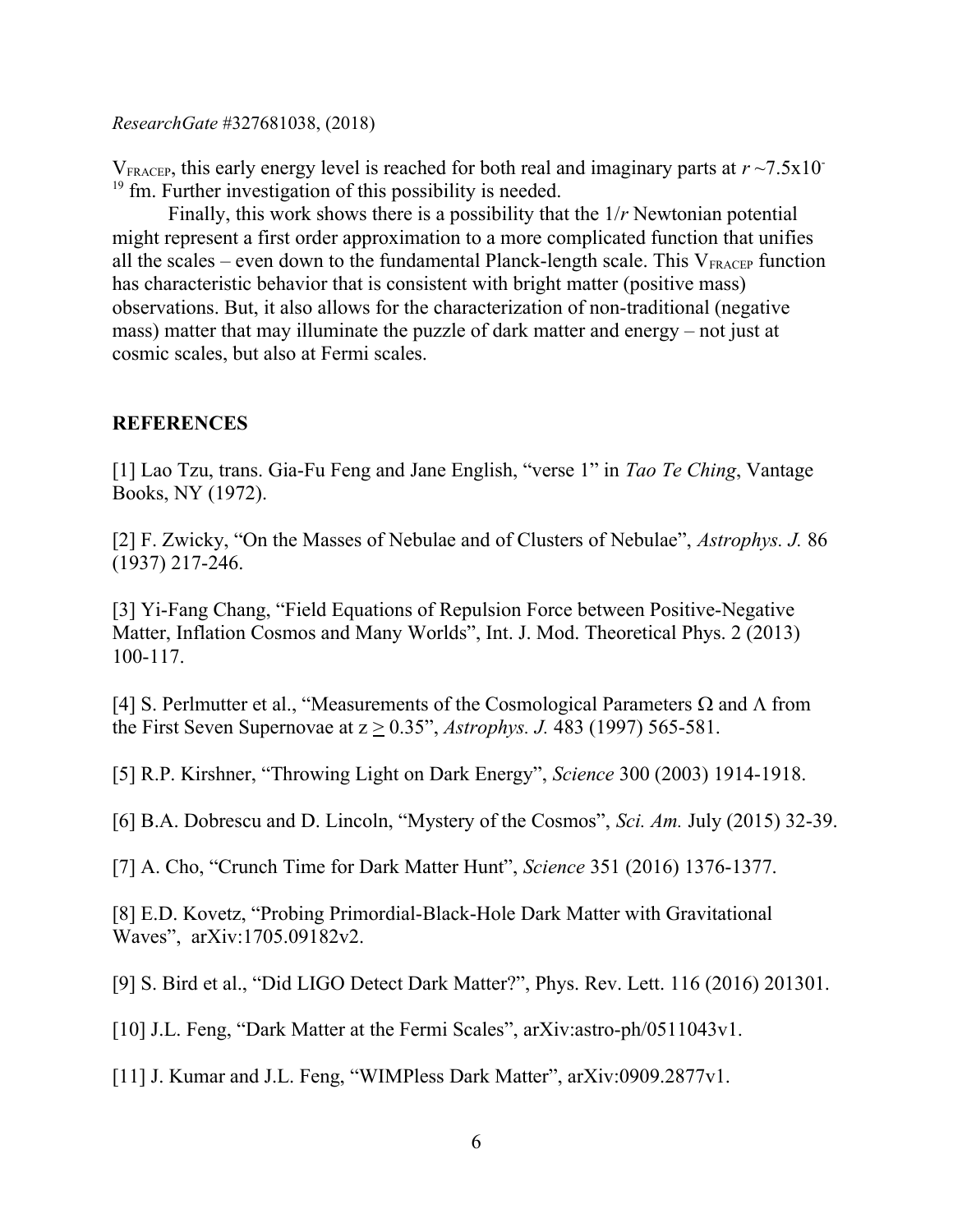[12] J. Kile and A. Soni, "Hidden MeV-Scale Dark Matter in Neutrino Detectors", *Phys. Rev. D: Particles and Fields*, 80 (2009) 115017-115027.

[13] V. Bromm, P. Coppi and R. Larson, "Do Small-Scale Dark Matter Fluctuations Govern the Fragmentation of Primordial Gas?", *Proceedings: After the Dark Ages Conf.*, Oct. 1998, arXiv:astro-ph/9812290.

[14]J.A. Giannini, "Fractal Rings And Composite Elementary Particle (FRACEP) Model: A Picture of Composite Standard Model Fundamental Particles" , presented at the American Physical Society - Division of Particles and Fields in Salt Lake City, UT (4/18/2016), The Bulletin of the American Physical Society Vol. 61, No. 6, Session T1.031. The full presentation can be found on ResearchGate:315496365.

[15] J.A. Giannini, "The Unified FRACEP Potential: for Positive and Negative Mass Sources at all Scales, Part a: the positive mass behavior (update 7/18/18/)", Research Gate: draft paper.

[16] J.A. Giannini, "The Unified FRACEP Potential: For Positive and Negative Mass Sources at All Scales, Part b: the negative mass behavior (update 71818)", Research Gate: draft paper.

[17] Conversion factors:  $1/5.60949552 \times 10^{32}$  MeV/c<sup>2</sup> per kg;  $10^{15}$  fermis per meter;  $1.496x10^{11}$  meters per AU;  $1.6022x10^{-13}$  Joules per MeV.

[18] F. Hoyle, G. Burbidge and J.V. Narlikari, *A Different Approach to Cosmology*  (Cambridge, UK: Cambridge U. Press, 2000): 318-319.

[19] J.V. Narlikar, et al., "Gravitational Wave Background in the Quasi-Steady State Cosmology", *Mon. Not. R. Astrom. Soc.*, 2015, arXiv:1505.05494v1.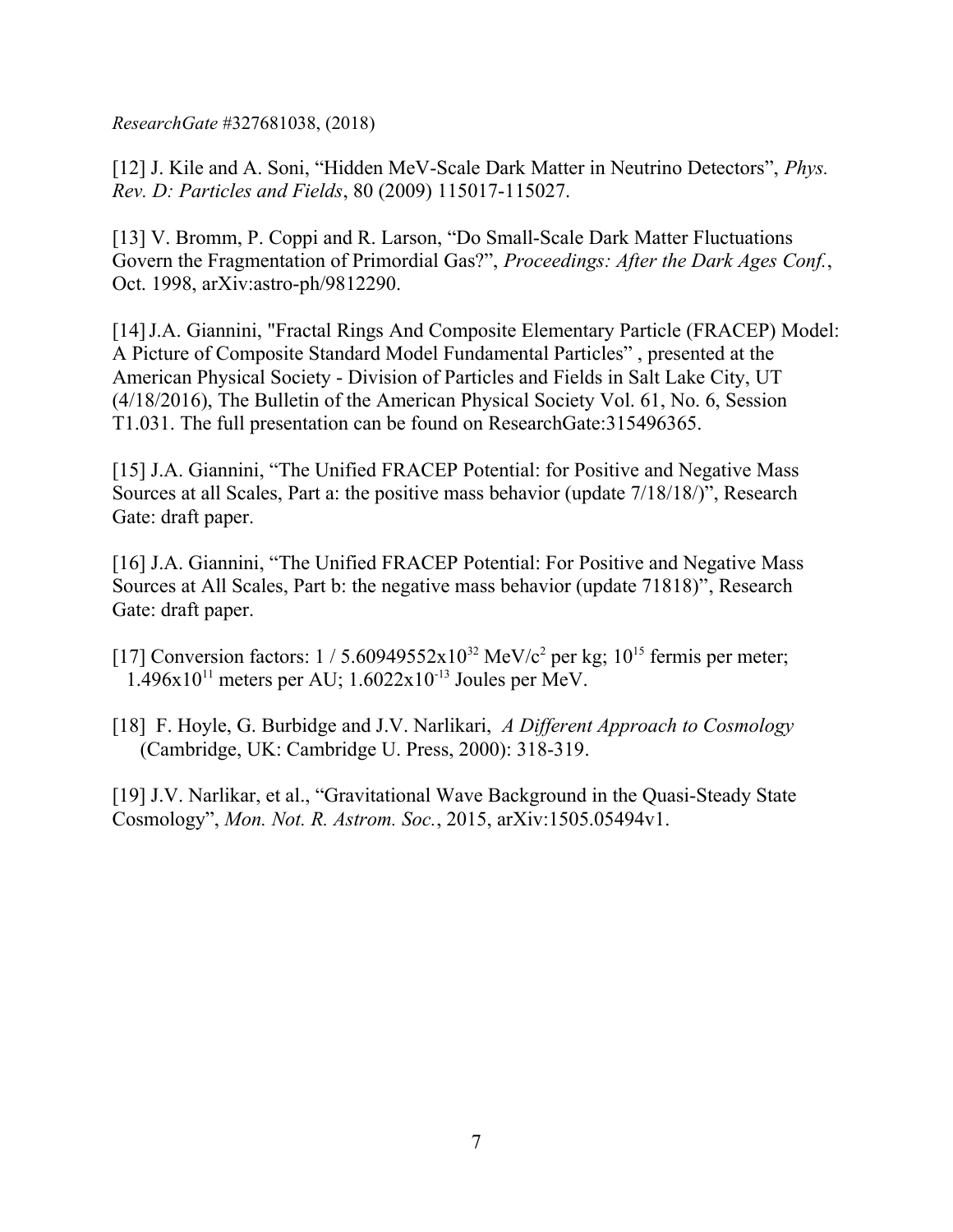

**Figure 1:** This shows the typical behavior of V<sub>FRACEP</sub> for positive sources at the quantum through the fundamental scales. The plot shows the potential for the pi-meson (the top scale). The bottom scales show where the up-quark, the electron and the fundamental particle, *Gp* have approximately the same values as the pi-meson. In each case, the test mass  $(m_t)$  equals the source mass  $(m_s)$ .



**Figure 2:** This shows the typical behavior of V<sub>FRACEP</sub> for negative sources at the quantum through the fundamental scales. The plot shows the potential for the pi-meson (the top scale). The bottom two scales show where the real part and the imaginary part of the *Gn* have approximately the same values as the pi-meson. In each case,  $m_s$  is negative, and the